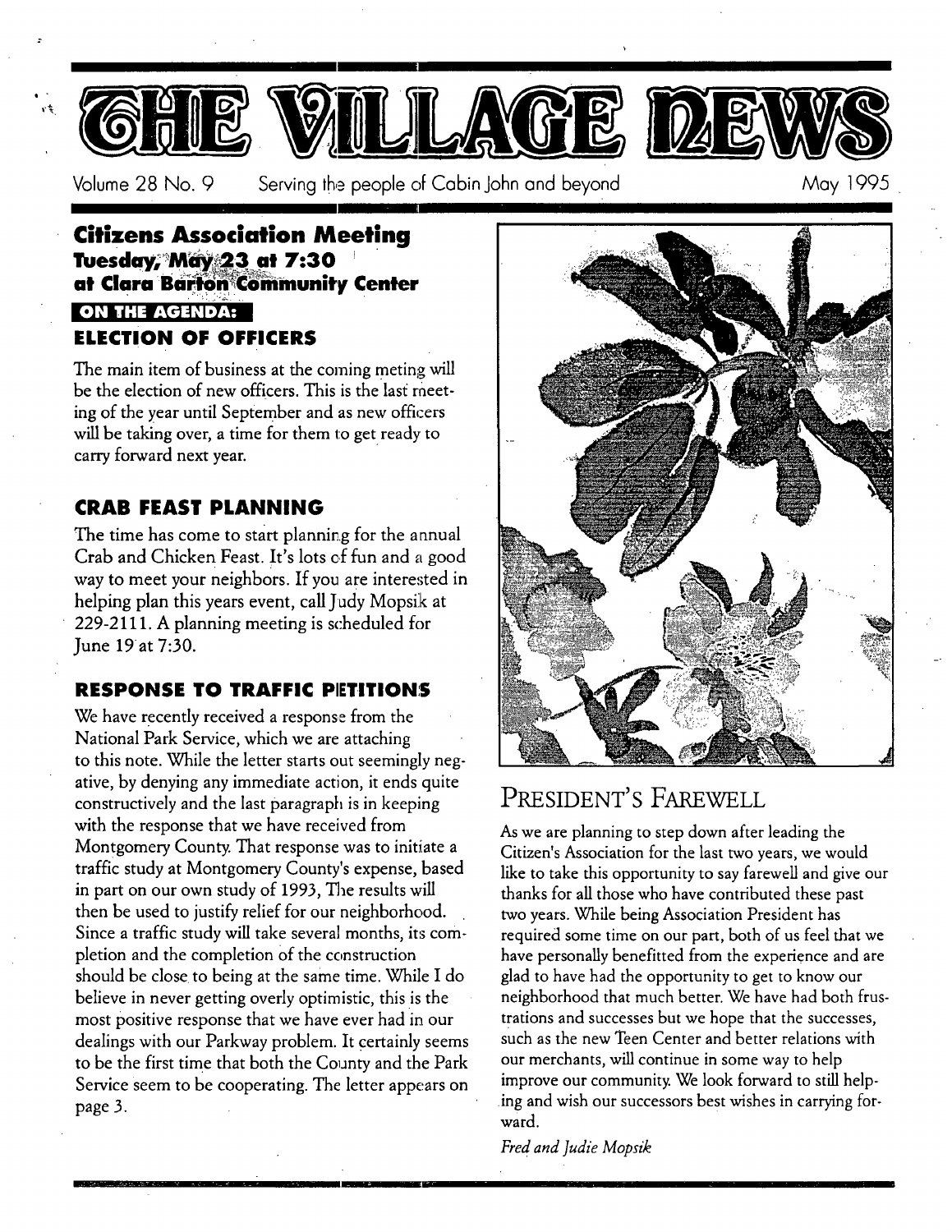## Looking Backwards in Cabin John

)

*2* 

Sixty-two years ago, prohibition had just ended, and David Tuohey had applied for a license to sell beer and wine for on-premises consumption at the Wayside Store, located where the MacArthur Plaza shopping center is now located. His application was denied by the County but Tuohey appealed the decision to the State Licensing Bureau.

Enter the Cabin John Citizens Association which, during May 1933, mounted a campaign against the issuing of the license. The Association had generally opposed all efforts "to commercialize" Conduit Road (as MacArthur Boulevard was then called) since, in the words of a May meeting resolution, such commercial establishments "carry with them a display of signs and resultatnt traffic congestion, etc., in the place of natural scenery."

Other.Cabin John residents supported the application, however, and eventually, in March 1934, the state authorities reversed the County Board's decision and ordered that a Class *"D"* license be issued. (Note: the Tuohey establishment continued for nearly 40 years until it closed in the early 1970's and the building was demolished.)

Nearly 50 years later, in May 1984, the big news in The Village News was the completion 0f the widening and straigtening of Seven Locks Road from River Road to MacArthur Boulevard. A "Sunday Stroll" was announced for June 17, from 1 to 3 p.m. when the road would be closed to traffic and citizens could observe a ribbon-cutting ceremony by the County Exectuive and then walk along the new, safer roadway. The improvement project was the fruit of nearly 15 years of effort to make the very hilly and winding road safer for both drivers and pedestrians, while also protecting the property rights of adjacent home owner.

The only problem was that at times of heavy rain, flooding occurred at the intersection of Seven Locks Road and MacARthur Boulevard. However, the cause turned out to be an error by the contractor, who was required to re-do the work at his own expense.

#### *Anybody have photos of Tuohey's?*

*Thanks to Village News Archivist Andy Rice for contributing this feature. If you have photos or mementos of the good old days in Cabin John, the Village News would like to use them with this feature.* 

# **Neighborhood Events**

at THE CHURCH OF THE REDEEMER Off MacArlhur Blvd near Glen Echo Shopping Cenler **AHHUAL STRAWBERRY FESTIVAL**  June  $10$ ,  $11$  to  $3$  pm

Freshly picked strawberries with homemade shortcakes; Hot dogs, sodas, Moon Bounce and games for kids; Home baked cakes, pies, breads, cookies; clothing for the family; jewelry; fine needle-work; SILENT AUCTION (great values); Balloon Man; Books, books, books; Fun for all. Info 301-320-2990.

To announce an event in The Village News send a written notice **to:** Editor, PO Box 164, Cabin John Md 20818. The nexl deadline and mailing date is published on the inside back page.

#### **On the subiect of** *Strawberries...*

One of our local treasures, Tony Dicarlantonio, has moved his rolling produce stand from the Wilson Lane lot to his driveway at 10611 MacArthur Boulevard. The Gien Echo newsletter, *The Echo,* reported that Tony's family was concerned because he would be the only vendor at the site after the county begins enforcement of vending laws there starting July 1, and were worried about his safety. Drive out MacArthur about two miles past the Beltway, and you will find Tony's driveway on the right.



**7810 WOODROW PLACE THE WOODROW PLACE THE STATE STATE OF STATE STATES** 

229-5111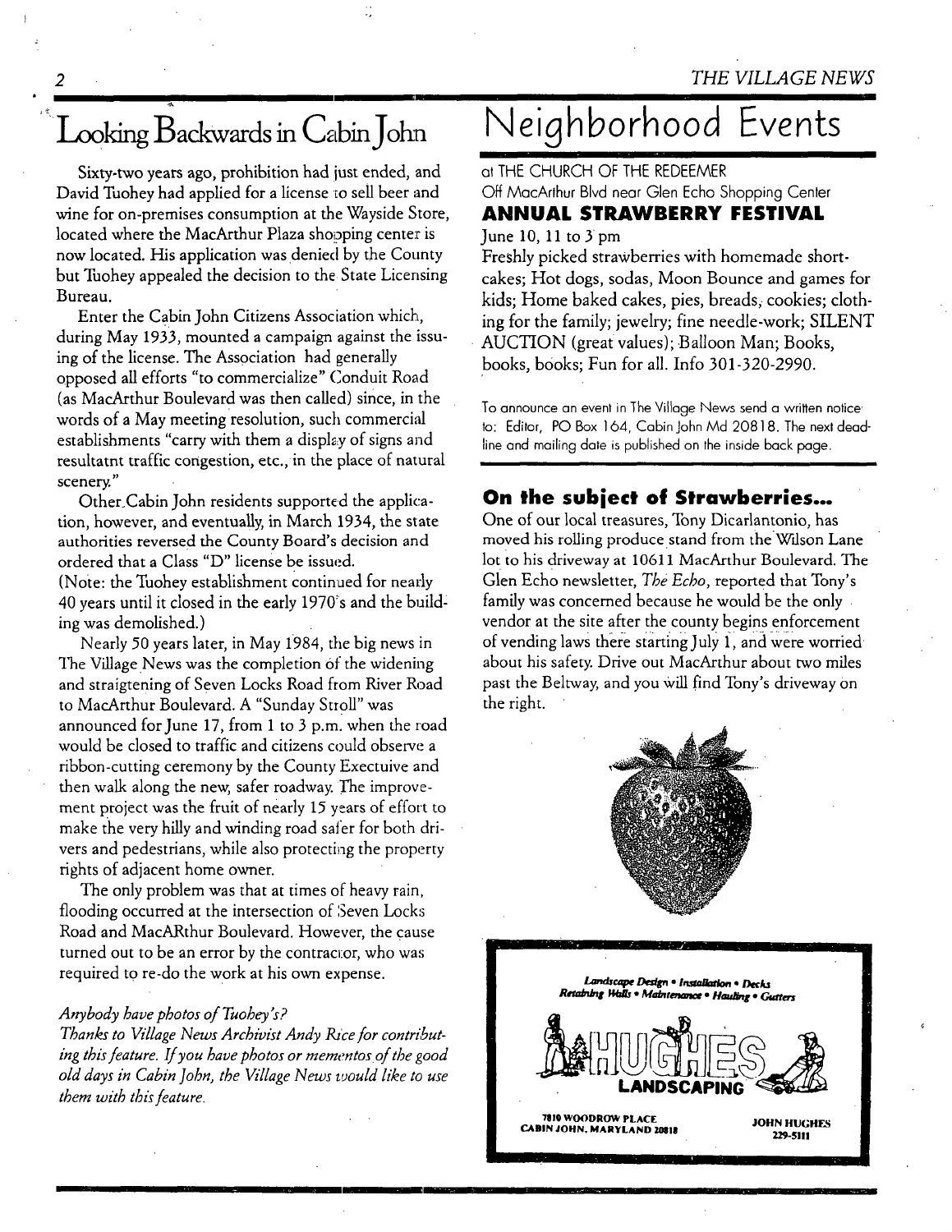#### *THE VILLAGE NEWS*

### Letter from Supreintendent Audry F. Calhoun **The Park Service responds to CJCA petition**

#### Dear Mr. & Ms. Mopsik:

*1995,* requesting that the National Park Service close County Department of Transportation on this issue the Cabin John Gardens ramps to and from the Clara and have agreed to participate with them in a traffic Barton Parkway during rush hour. analysis of this area. Once the results are in and the

this time. We believe that it would be inappropriate sider measures which will reduce the traffic in your to consider closing the ramps while the Clara Barton community during rush hour. Parkway is under construction, and before any stud- Thank you for your concern, we will keep you ies are completed to determine what impacts this will advised of our progress. have on other road systems. We believe that some of the traffic congestion that you are experiencing is due Sincerely, to the construction currently underway at the Glen Audrey F. Calhoun Echo exchange. This work will be completed late this Superintendent fall and we expect traffic wishing to reach Bethesda and beyond will use the Glen Echo turn-around again.

This letter in response to your letter of March 13, We have had discussions with the Montgomery We have reviewed your request and must deny it at construction is completed, we will be willing to con-

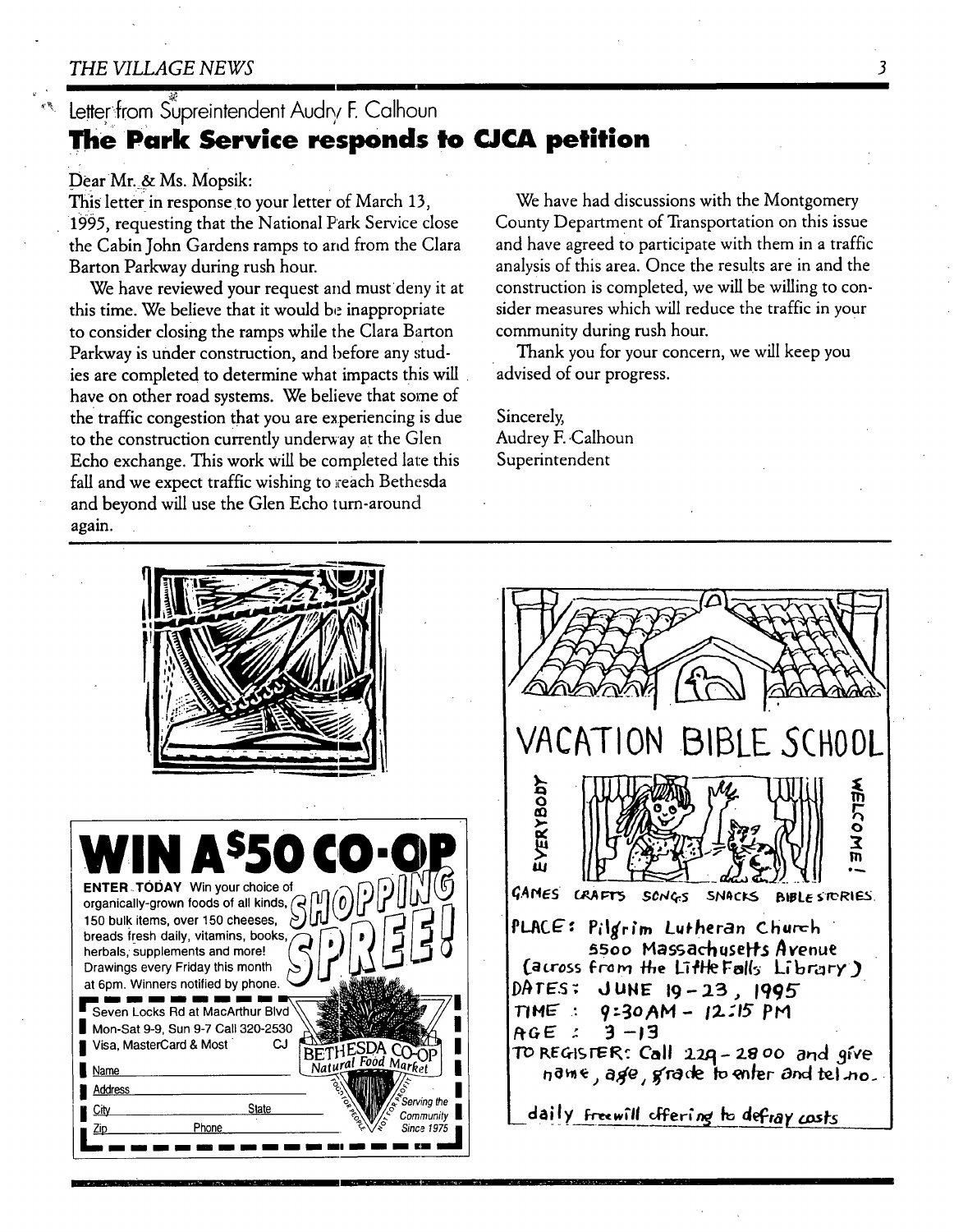#### *If something is bothering you, Ask Doctor Bob*

Doctor Bob's mailbag has been overflowing this month. While Doctor Bob sends a personal reply to each letter he receives, there is not room to publish them all.



#### Dear Doctor Bob,

Concerning your reply to "Going nuts on Riverside Drive" about the problem of squirrels destroying bird feeders- I would like to point out that your solution is cruel, inhumane, and probably illegal. If I could have one wish, it would be for people like you to experience some of the distress that you inflict on defenseless, cute, furry little animals. Please cancel my subscription to the Village News. *-Friend to bushy-tailed neighbors* 

#### Dear Friend,

Doctor Bob *is* distressed. Your defense of tree rodents moves me profoundly. To make amends, I will devote all my tomato plants this summer to the cute litde guys, thus saving them the trouble of rising so early in the morning to mangle each tomato just as it becomes ripe. I will also buy two new bird feeders at The Wild Bird Center and grind them into shredded Lucite, the Dove Bar of squirrel cuisine. After my squirrel guilt is fully assuaged, I will turn my attention to crows.

 $-Dr. B$ 

Doctor Bob is hot an actual doctor hot is willing to give cheap, sensible opinions about legal, financial, and personal matters, and home improvement.Write to Doctor Bob c/o The Village News, PO box 164, Cabin John Md 20818



#### **4**

any purchase **WILD BIRD CENTER** *More than a store, ! a community resource. I*  Open 10-6 Daily 229-3141  $7687$  MacArthur Blvd. Cabin John

10% off

### **The Glen Echo Baptist Church**

Vassar Circle, Glen Echo, MD

Jesus Christ is our Lord, Saviour and God.He still performs miracles at the Glen Echo Baptist Church. A born again Fellowship. 229-4430.

**Sunday** Morning: Prayer 8:00, Family Sunday School 9:30, Worship and Praise, 11:00. All are invited!!

**Sunday Evening:** 6:00 Why we believe the Jewish Bible, 7:00 Praise, Testimonies, Worship, Singing.

**Wednesday Evening:** 7:00 Prayer, Testimonies, Bible questions

Friday Morning: 10:00 Community prayer and Bible study

Collecting food and clothing for the homeless and needy.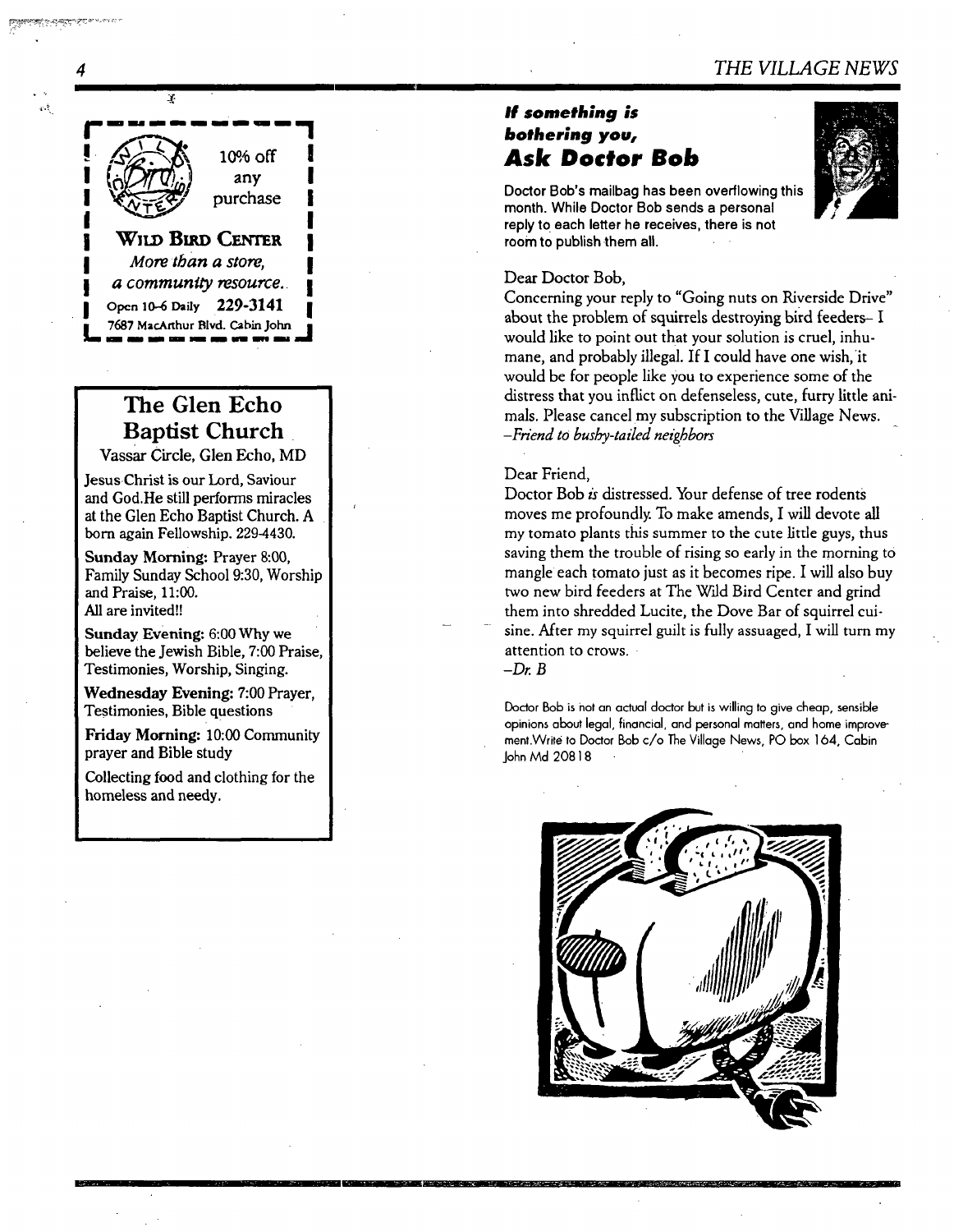#### *THE VILLAGE NEWS*

ø\$





Cabin John is very special place to live.. Make the mos of it!

*Suzanne Parmelee*  Design/Development **Realtor** (301) 930-3345

**@LONG & FOST REALTORS**<sup>\*</sup> **\ (301) 975-9500** 

# **BARBARA, ABEILLE<br>MCBR Multi-Million Dollsr<br>Mernber<br>Licensed in DC + MD + VA**

*Vhy MET.'* 

**Because I'm experienced.** 

**Because I'm local.** 

**Because I'm active in the**  community and committed to its welfare.

i sama 1990. Sepat melah kalunyan pada menjadi pada tahun 1980 menjadi kalendar penganjan pada tahun 1980. Sep

J- - ~,r L \_ -

**Because I can back up your sale with innovative, effective marketing.** 

**Because I care!** 

**BARBARA ABEILLE**  $\overline{PA}$  **R** D O E

(H) 301-320-5391 (O) 202-362-5800

S028 Wisconsin Avenue, N.W.. IQUE S028 Wisconsin Avenue, N.W.. IQUE SOLUTION IN THE SOLUTION OF THE SOLUTION O **Washington.** D.C. 20016



### **CLASSIFFIED ADS**

Two hard working Cabin John students want to **MOW YOUR LAWN.**Three years experience and professional equipment. Call Nick or David Amoruso at 320-2685

FOR **RENT 2** Bedroom House. Excellent condition. Available July 1. 6427 79th Street. \$1200 per month. 229-3482.

BEACH HOUSE FOR RENT. Beach block. Dewey Beach, DE. 3 br, 3 bath, sleeps 8. *A/C, W/D, D/W, BBQ, Micro, TV, VCR,* Cable. 5 night weekly rentals. Sunday P.M. through Friday P.M. June \$600/week, July August \$800/week. Call Nell at 229-8991.

3 **Amana window a/c** units. 6500 BTU. Excellent condition \$100/unit. 3 for \$250. Call Jan 320-2821.

FOR SALE: 7 piece Contemporary solid walnut Dining set; excellent condition. Best offer. 6 piece Early American solid pine Bedroom Suite (incl. bed). Best offer. Leather sofa, brown; and genuine Redwood coffee table with high-gloss finish. Best offers. Also Civil War books, prints, chess set. Home Gym - byGym Plex; better than Soloflex, leg ext/curl, pec deck, padded bench. \$200. Call 229- 9433.

**BIKES FOR SALE -- Girls' road bikes,** excellent condition. Best offer. 301-320-3840.

MOTHER'S HELPER wanted Responsible and experienced teen for summer babysitting. References required. 229- 1091.

The VILLAGE NEWS is published monthly except in July and December and is sent free to every household in Cabin John. Others may subscribe for \$5 per year.Send news, advertisments, letters, and subscriptions to:

> The Village News PO Box 164

Cabin John, Maryland 20818

The next deadline is 10 AM Saturday June 9 for the issue mailing June 22nd.

People who make the Village News possible:

Barbara and Ger Quinn, Jerry Rhodes, Barbara and Reed Martin Contributors: Fred & Judy Mopsik, Andy Rice

5